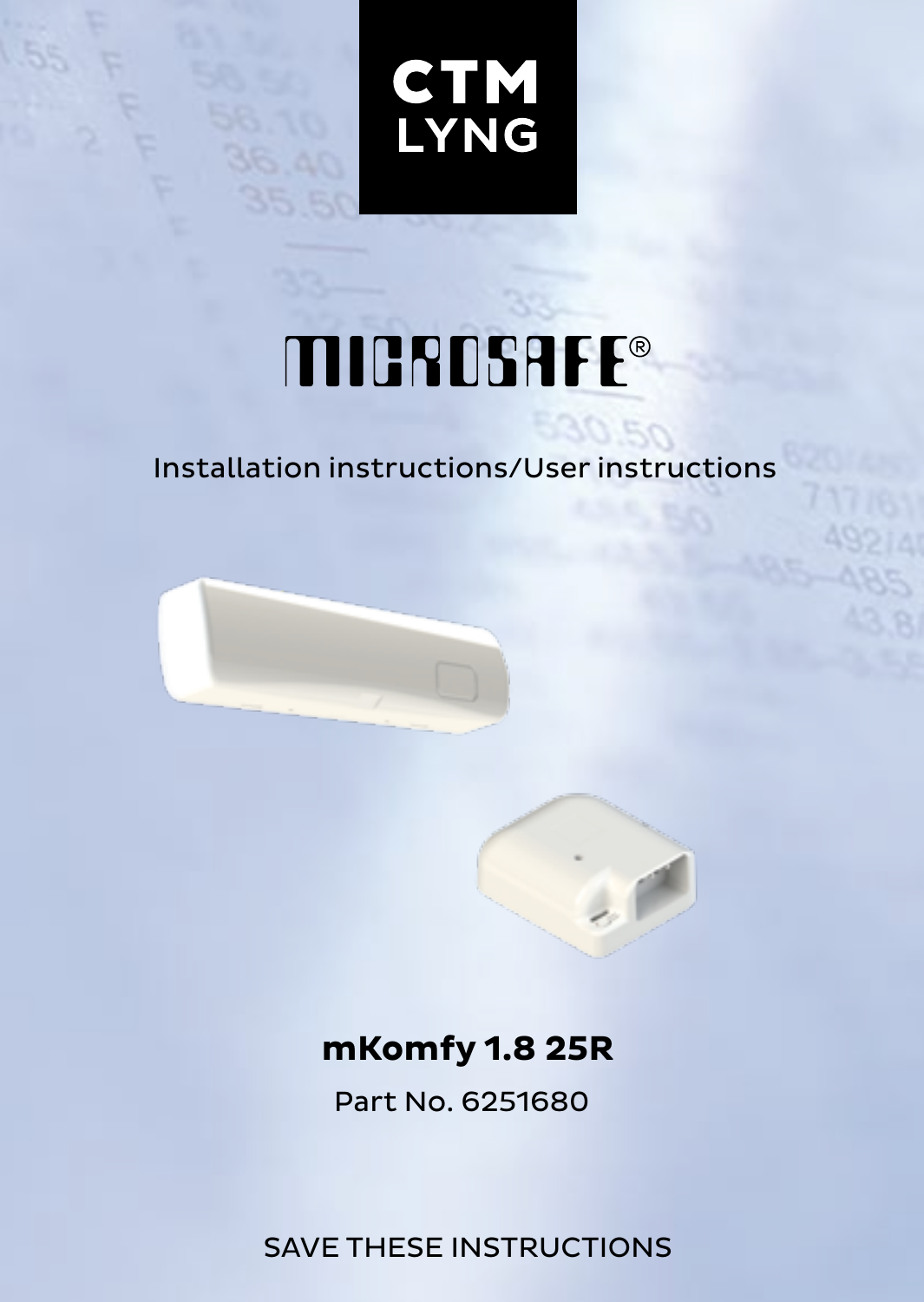## Facts

The mKomfy Cooker Guard is a security product developed to minimise the risk of fire when cooking.

mKomfy 1.8 sensor from SN: 2024-000001 has a new fixing bracket (with lug) which is not compatible with the previous version. The sensor works only with Plug from SN: 1840-000001.

mKomfy 1.8 is a Class B cooker guard and does not react to flames or smoke. It relies on a clear view from the sensor to the cooker hob in order to detect heat.

The cooker guard will thus be unable to prevent a fire if the cooker hob is covered with flammable materials (e.g. cardboard, newspaper), or if such materials catch fire near to the cooker hob.

The product assumes normal care in the use of the cooker and associated cookware. In normal use the cooker should be kept under frequent observation, even if safety equipment such as mKomfy is installed. Lots of smoke will be produced before the device is triggered, so additional equipment such as Strømkutt could help to make the kitchen a safer place.

The product must be installed and maintained correctly as described, and may only be fitted by an authorised electrician.

## Accessories



Optional extras for the mKomfy 1.8 cover additional needs and safety. Compatible with newer wireless accessories labelled "*v2*".



External reset button

External master switch



Power Cut-off



mTouch® HUB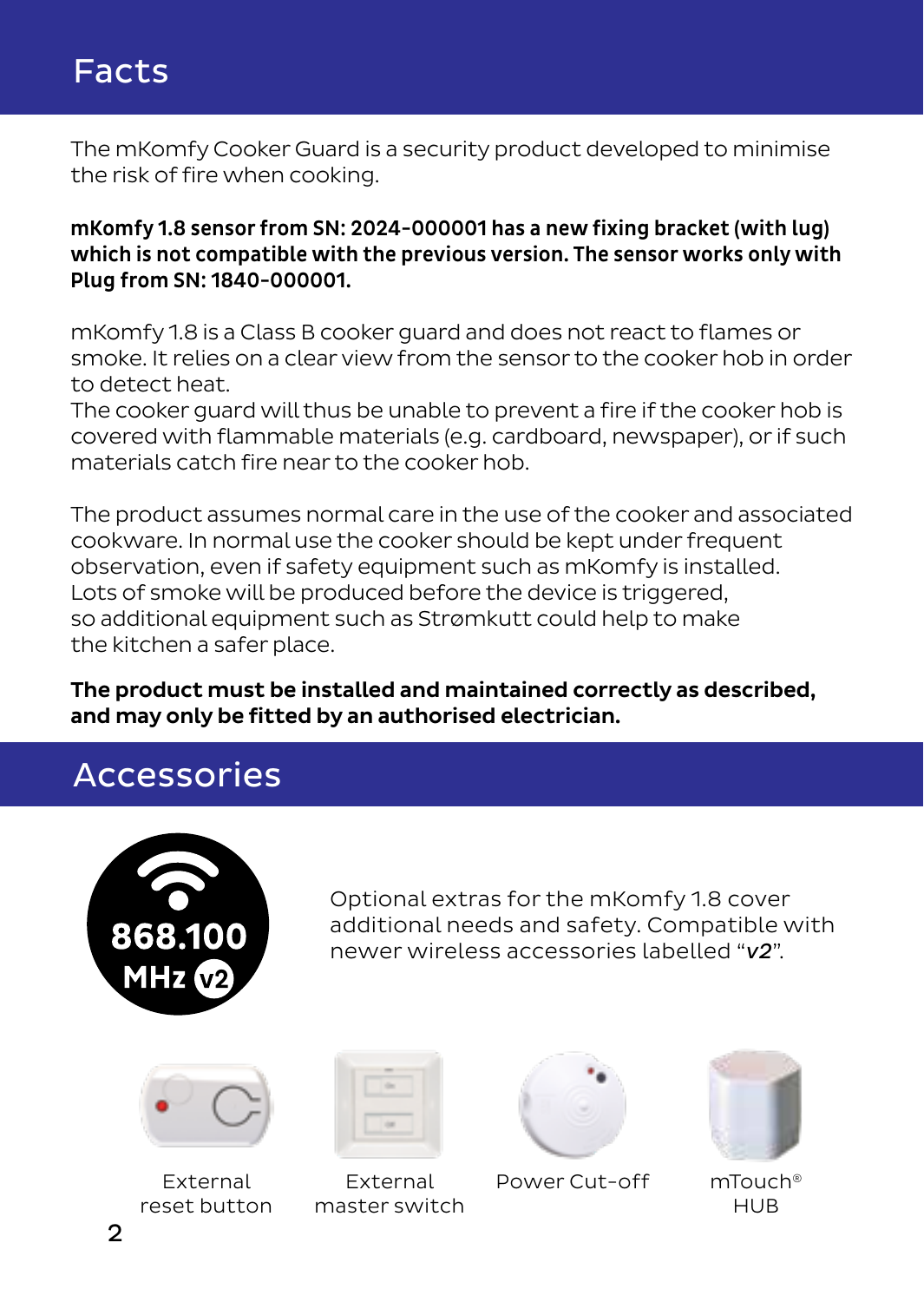mKomfy 1.8 has been developed for use in private homes. In order to avoid too many false alarms, the cooker guard spends a short amount of time analysing the information from the cooker hob. Cooker hobs which are so powerful that they are able to start a fire in under 120 seconds work so quickly that the cooker guard may find it hard to react before a fire is ignited, depending on the cookware and the substances in it on the cooker hob.

#### Overheating

The Cooker Guard monitors the temperature of the cooker and sounds the alarm if it exceeds the upper limit.

The temperature alarm beeps 3 times every 5 seconds for 20 seconds and a red light comes on in the sensor. Reduce the temperature of the cooker immediately to prevent it being turned off, or press the control button on the sensor to approve the higher temperature for a set time.

#### Anti-tamper function

The cooker guard has an integral safety function which detects if the sensor is not correctly mounted in the fixing bracket. If the cooker is in use and the sensor is incorrectly mounted, the security function will be activated and beep 5 times in 5 seconds before turning the cooker off. Replace the sensor in the wall bracket and press the control button to continue using the cooker.

#### Optional timer function (see page 10 for activation)

When the Cooker Guard detects that the cooker has been turned on, it can start a built-in timer (countdown clock). When the timer reaches zero, the cooker is turned off. The Cooker Guard will alert the user for the last 5 minutes. To restart the timer, press the control button on the sensor once.

To extend cooking time, hold the control button in for 10 seconds (see page 4).

NB: Where current measurement is used, the timer will start up when power consumption is detected. If there is no power consumption for over 1 minute, the timer will revert to zero.

For example, when using the oven, the oven thermostat can disconnect the power for over 1 minute, thus resetting the timer.

#### Use of current measurement (DIP 9)

When current measurement is used, the cooker guard safety function will only be activated when power consumption by the cooker hob is detected. The standard consumption here is approx. 280W. If the cooker consumes less than 280W during use, the safety function will not be activated. This limit can be tested and calibrated, see page 11.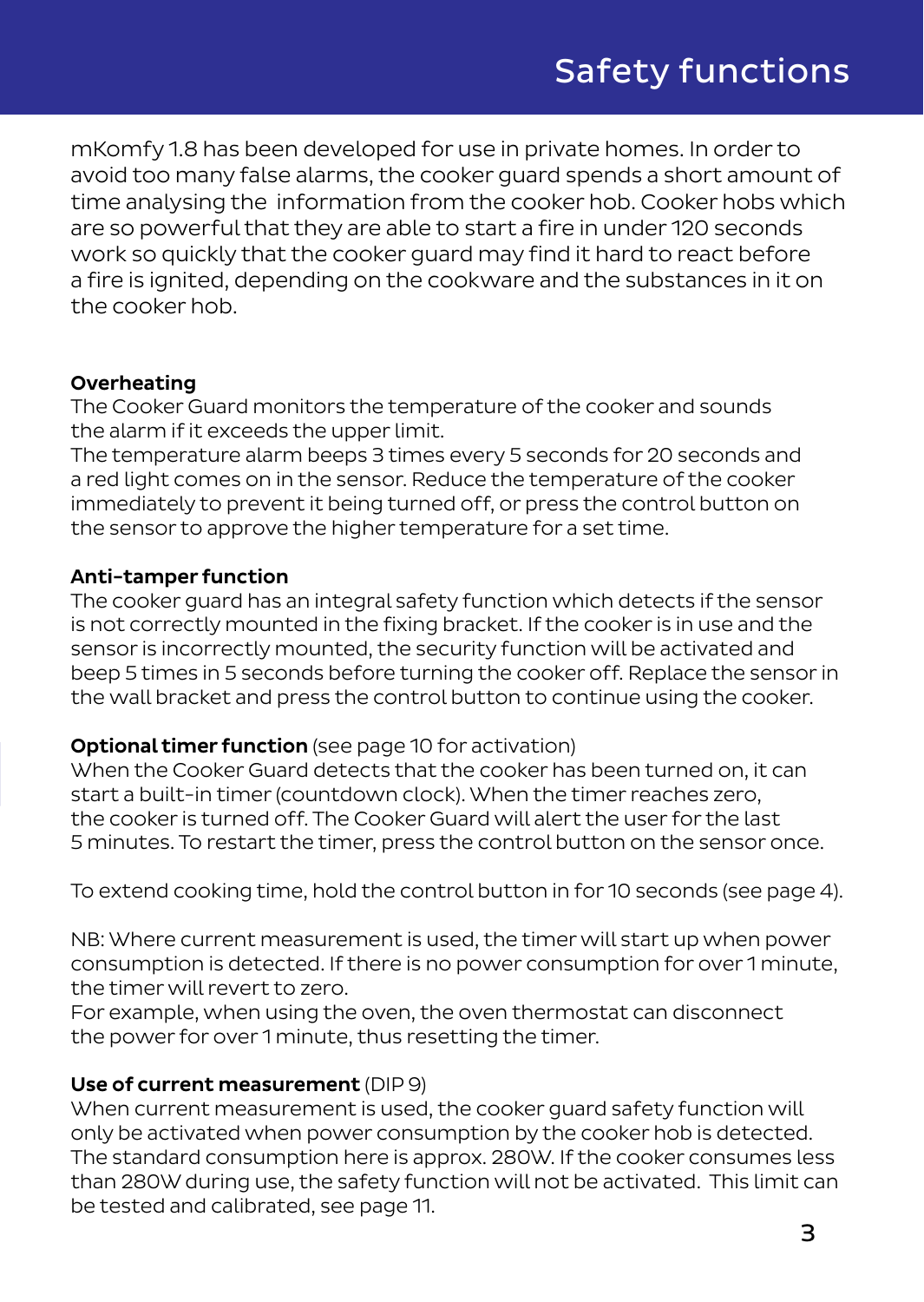## Everyday use



Use pans that cover the whole ring to reduce the chance of unwanted temperature alarms.

#### Temporarily extended cooking time

(Only applies if Timer Function is activated, see page 3)

The timer (countdown clock) can temporarily be extended to 2 hours (12 hours if 120/360 min. is set) by holding the control button in for 10 seconds.

The sensor beeps twice to confirm that the cooking time has been extended. When the time expires or the cooker has been turned off for at least 2 minutes. the countdown is reset to the standard time.

To cancel the extended cooking time, hold the control button in for 10 seconds. The sensor beeps once to confirm.

#### Battery

We recommend changing the battery every 5 years or if there is a low battery warning.

- 1. Take the sensor off the wall.
- 2. Remove the back cover (2 screws) and change the batteries, 3 x "AA".
- 3. Reattach the cover and replace the sensor on the wall.
- 4. Press the control button.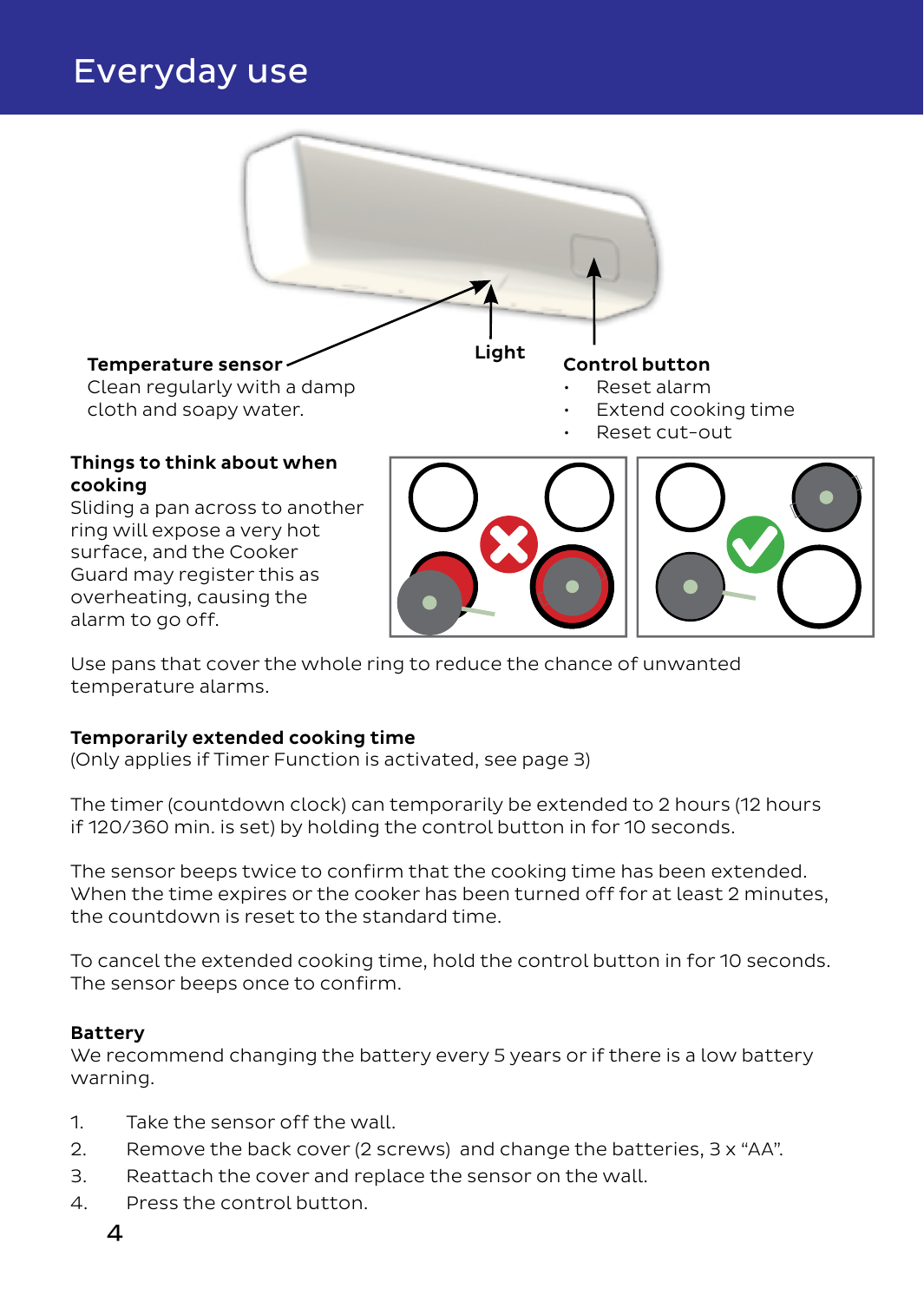#### Alarm signal

| Alarm signal: | One (1) light and sound signal every 15 seconds for<br>5 minutes.             |  |
|---------------|-------------------------------------------------------------------------------|--|
| Cause:        | Cooker Guard warning that timer is in last 5 minutes.                         |  |
| Action:       | Press control button to restart timer.                                        |  |
|               |                                                                               |  |
| Alarm signal: | Two (2) light and sound signals every 5 minutes.                              |  |
| Cause:        | Battery change necessary.                                                     |  |
| Action:       | Change batteries. NB: Make sure you have new                                  |  |
|               | batteries to hand first (3 x AA).                                             |  |
| Alarm signal: | Two (2) light and sound signals and the cooker shuts<br>off 10 min after use. |  |
| Cause:        | Battery change necessary.                                                     |  |
| Action:       | Change batteries. NB: Make sure you have new                                  |  |
|               | batteries to hand first (3 x AA).                                             |  |
| Alarm signal: | Three (3) light and sound signals every 5 seconds                             |  |
|               |                                                                               |  |
|               | and a steady red light between signals.                                       |  |
| Cause:        | Overheating.                                                                  |  |
| Action:       | Reduce temperature, or press control button to                                |  |
|               | temporarily approve high temperature.                                         |  |
| Alarm signal: | Three (3) light and sound signals every 30 seconds.                           |  |
| Cause:        | Excess temperature continuing after shut-off.                                 |  |
| Action:       | Reduce temperature, or press control button.                                  |  |
| Alarm signal: | Five (5) light and sound signals in the course of<br>5 seconds.               |  |
| Cause:        | Anti-tamper function detects that sensor has been<br>removed from bracket.    |  |

#### EMERGENCY MODE

In the event of problems with the cooker guard which you are unable to resolve, you may activate the emergency mode, which will allow power to the cooker for 12 hours (can be repeated for a further 12 hours). NB: All safety functions are deactivated in this period. Use the time to contact an electrician who will be able to resolve the problem.

To activate the emergency mode:

Turn the cooker fuse off and on three times at intervals of at least 1 second for a period of 10 seconds.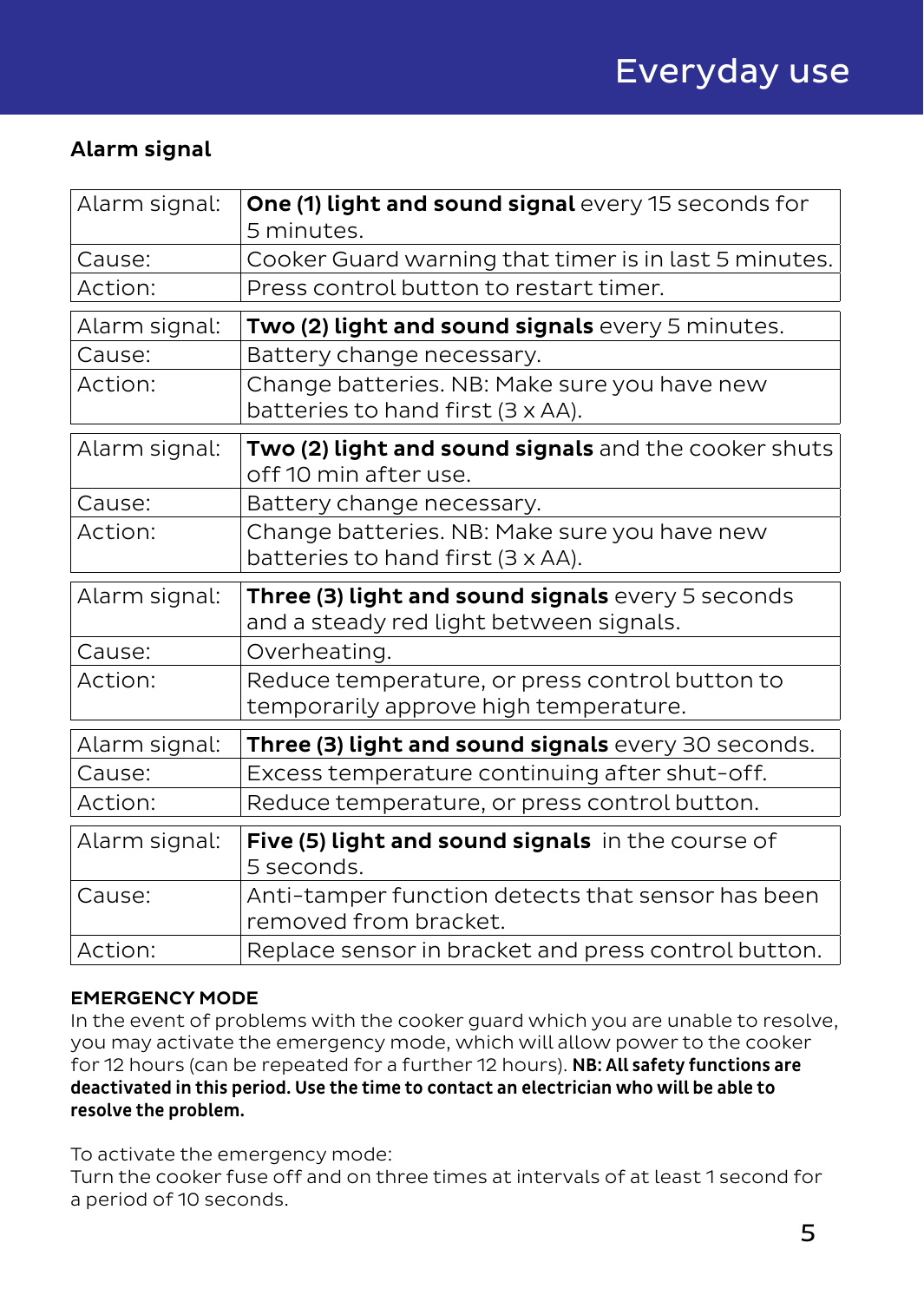#### The sensor and socket are paired at the factory and ready to install.

If re-pairing is necessary:

Remove at least once battery from the sensor (you can get batteries ready for the sensor, but DO NOT fit them).

- 1. Give the socket control button a quick press. Yellow LED flashes.
- 2. Hold the control button on the sensor in and fit batteries in the sensor.
- 3. There are 4 beeps, the blue LED on the socket flashes and the socket turns off.
- 4. Release the control button on the sensor.

The sensor and socket are now paired.

Figure 1

#### 1. Fitting the socket (may only be carried out by authorised personnel)

- 1. Connect and fit the socket.
- 2. Connect the cooker plug to the Cooker Guard's socket.
- 3. Check that power is connected to the socket.



#### Status LEDs

| Green  | lights up              | when socket is ON                                                       |
|--------|------------------------|-------------------------------------------------------------------------|
| Blue   | flashes                | when data is received from paired units (e.g. sensor)                   |
| Blue + | flash                  | 1 minute after emergency mode* is activated, and continues              |
| Green  |                        | alternately to flash while the product is in emergency mode (12 hours). |
| Red    | flashes                | if socket overheats - socket is turned OFF                              |
| Red    | flashes $+$<br>beeping | if there is an error, e.g. external switch paired before sensor         |
| Yellow | lights up              | when cooker's electricity consumption exceeds 1.2 A**                   |
| Yellow | flashes                | in pairing mode                                                         |

\* emergency mode = all safety functions deactivated. See page 5.

\*\* 1.2 A is the factory default. After calibration, the LED lights up when the new setting is exceeded (page 11)

#### If there is no radio communication from the sensor, the plug will shut off after 5 minutes.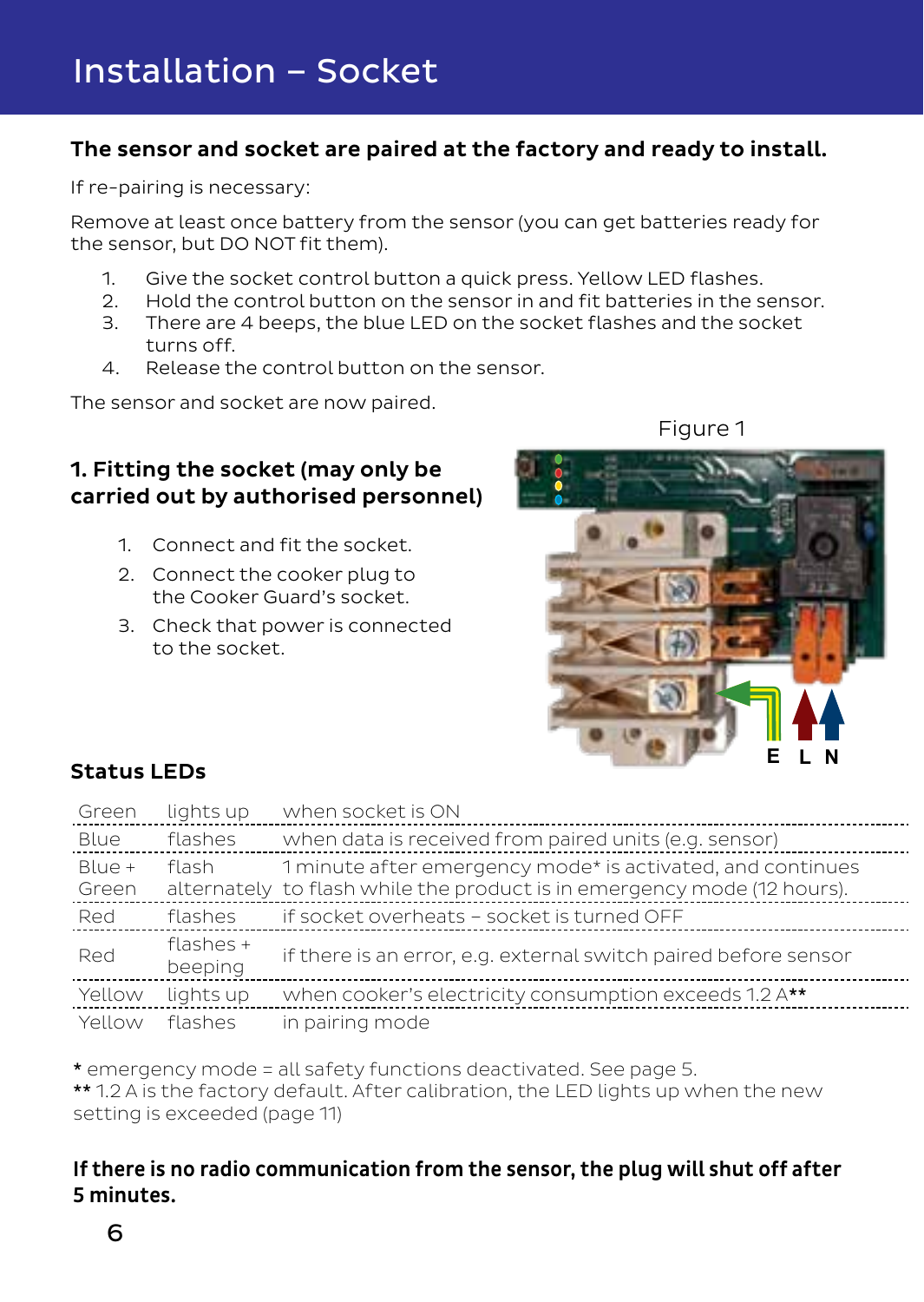#### 2. Fitting the sensor

NB: If testing the sensor prior to mounting, the sensor must be placed in the fixing bracket so as not to activate the anti-tamper function. mKomfy 1.8 sensor from SN: 2024-000001 has a new fixing bracket (with lug) which is not compatible with the previous version.

- 1. Remove the battery cover and fit batteries (3 x AA). 2 beeps = battery OK.
- 2. Tear off the red protective film on the bracket. Mount the sensor on a flat, clean surface on the wall above the centre of the cooker at a height of 45-55 cm, see figure 2. For other installation heights, see page 9. NB! If the material on the wall surface is unsuitable for mounting with tape, a screw must be used in the centre of the bracket foot.
- 3. Press the control button on the sensor once. A short beep confirms that the sensor is in communication with the socket and working. If there is no beep, check that the sensor has been correctly mounted in the fixing bracket (anti-tamper function).
- 4. Make sure that only the green LED on the socket lights up when the cooker is connected and turned off. If the yellow LED lights up, the cooker's standby electricity consumption is higher than the standard setting. In this case the level in the mKomfy can be calibrated to the cooker's actual electricity consumption, see pages 10 and 11.



sensor height 65-70 cm for hobs <= 90 cm wide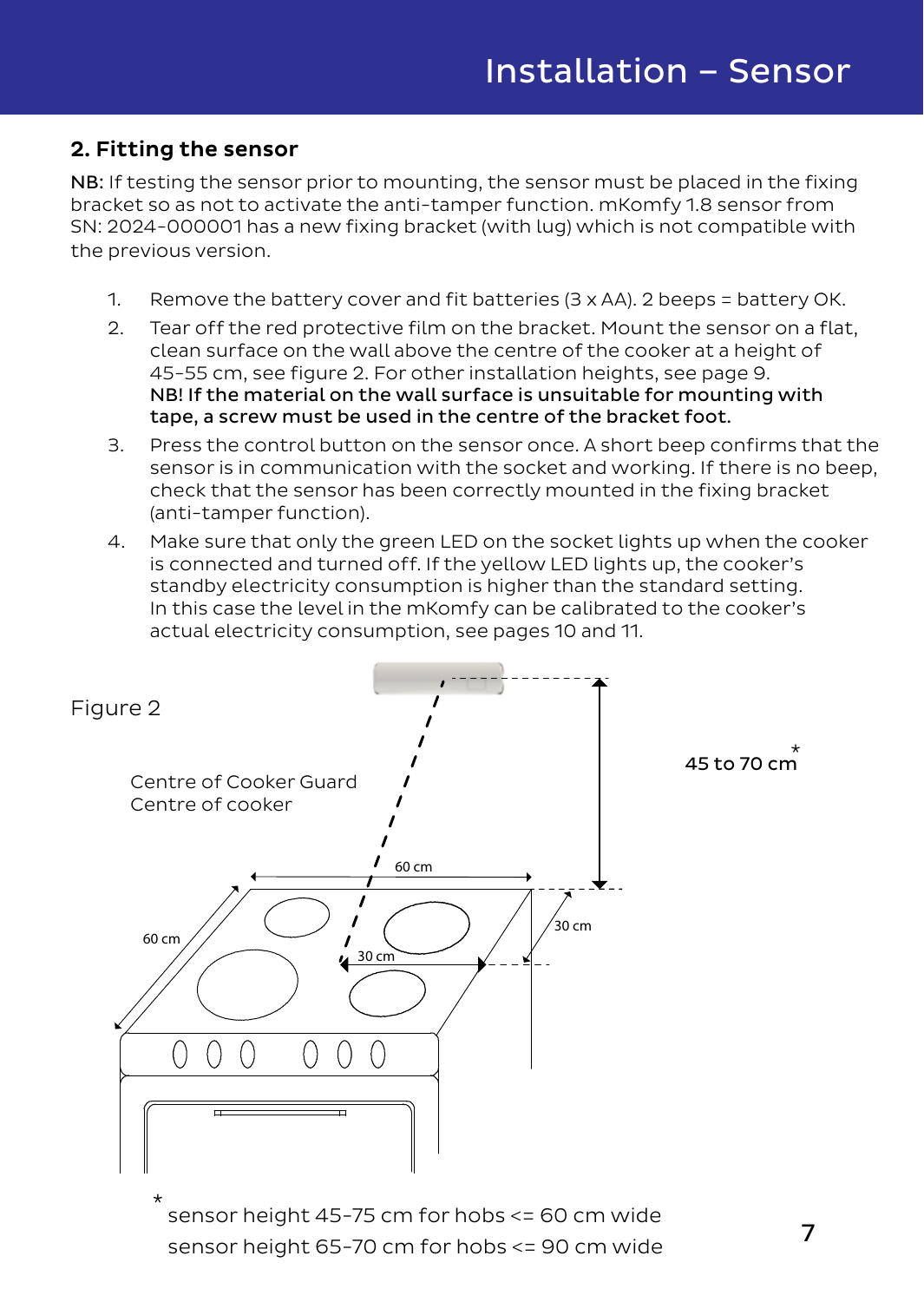## Installation – Settings

#### Settings

All settings are made with DIP switches on the PCB in the sensor. The switch marked 0 activates test mode.



| List of DIP switch functions<br>To be completed<br>You will find more information on<br>by installer<br>the individual functions and settings |                         |          |        |  |
|-----------------------------------------------------------------------------------------------------------------------------------------------|-------------------------|----------|--------|--|
|                                                                                                                                               | on the following pages. |          |        |  |
| <b>DIP</b>                                                                                                                                    | Function                | Standard | Set to |  |
| DIP <sub>1</sub>                                                                                                                              | Sound                   | ON       |        |  |
| DIP <sub>2</sub>                                                                                                                              | Light                   | ON       |        |  |
| DIP <sub>3</sub>                                                                                                                              | Installation height     | OFF      |        |  |
| DIP4                                                                                                                                          | Installation height     | OFF      |        |  |
| DIP <sub>5</sub>                                                                                                                              | Timer                   | OFF      |        |  |
| DIP 6                                                                                                                                         | Timer                   | OFF      |        |  |
| DIP <sub>7</sub>                                                                                                                              | Timer                   | OFF      |        |  |
| DIP <sub>8</sub>                                                                                                                              | Autoconnect*            | ON       |        |  |
| DIP <sub>9</sub>                                                                                                                              | Current measurement*    | OΝ       |        |  |
| DIP 0                                                                                                                                         | Test mode               | OFF      |        |  |

\* For Autoconnect, DIP9 must also be set to ON. If DIP9 is set to OFF, Autoconnect will be deactivated.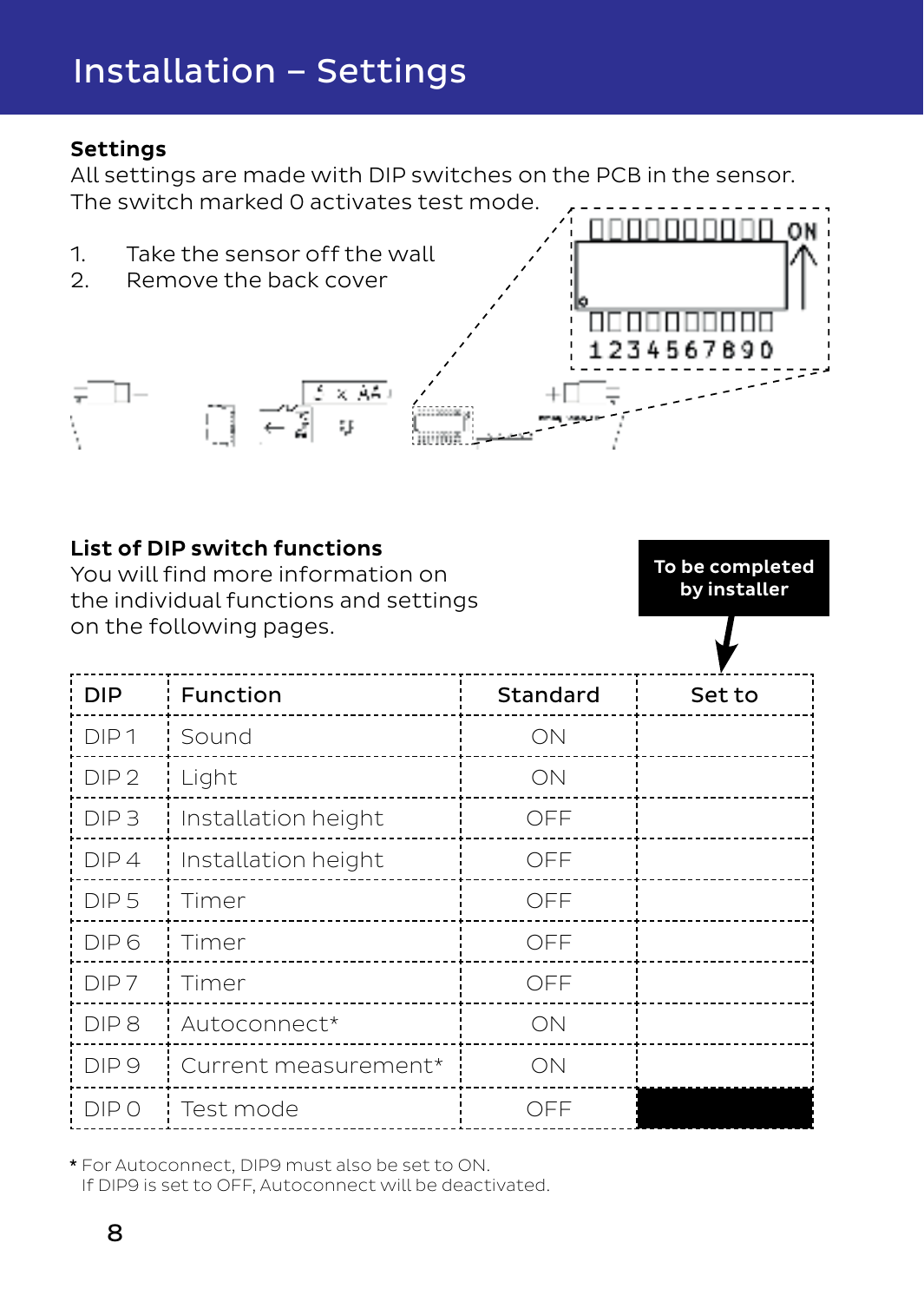#### DIP 1: Audible alarm

| 1 סוח ! | : Audible alarm       | : Standard |
|---------|-----------------------|------------|
| ∶∩FE    | Deactivates all sound |            |
|         |                       |            |

#### DIP 2: Visual alarm

| i DIP 2. | Visual alarm           | : Standard |
|----------|------------------------|------------|
| LOEE     | Deactivates all lights |            |
| ∄ ∩N     |                        |            |

#### DIP 3 and 4: Installation height / hob type

For hobs up to a width of 60 cm the sensor can be fitted 45-70 cm above the hob. Any lower and it might not comply with EN50615. For wider hobs (up to 90 cm) the sensor must be fitted 65-70 above the hob to cover the full width.

| ∶DIP 3 | i DIP 4 | Installation height                     | Standard |
|--------|---------|-----------------------------------------|----------|
| : OFF  | : OFF   | i 45-55 cm – Normal                     |          |
| : ON   | : OFF   | i 56-70 cm – Normal                     |          |
| : OFF  | ON      | 45-55 cm - Increased alarm threshold*   |          |
| I ON   | ' ON    | : 56-70 cm – Increased alarm threshold* |          |

#### \* Increased alarm threshold

Ceramic hobs give off a lot of radiant and residual heat, which can lead to false alarms, as the sensor also measures the heat outside the actual ring. Allowance can be made for this by increasing the alarm threshold for the smallest rings.

NB: Increasing the alarm thresholds will reduce safety, because in certain cases the Cooker Guard will not differentiate between the smallest plates and radiant/residual heat. Nor will the Cooker Guard comply with EN50615 in some cases when a higher alarm threshold is set.

We would, however, recommend using cookware that covers the entire heating zone instead and turning the ring off BEFORE removing the cookware. NB! Does not apply to induction hobs.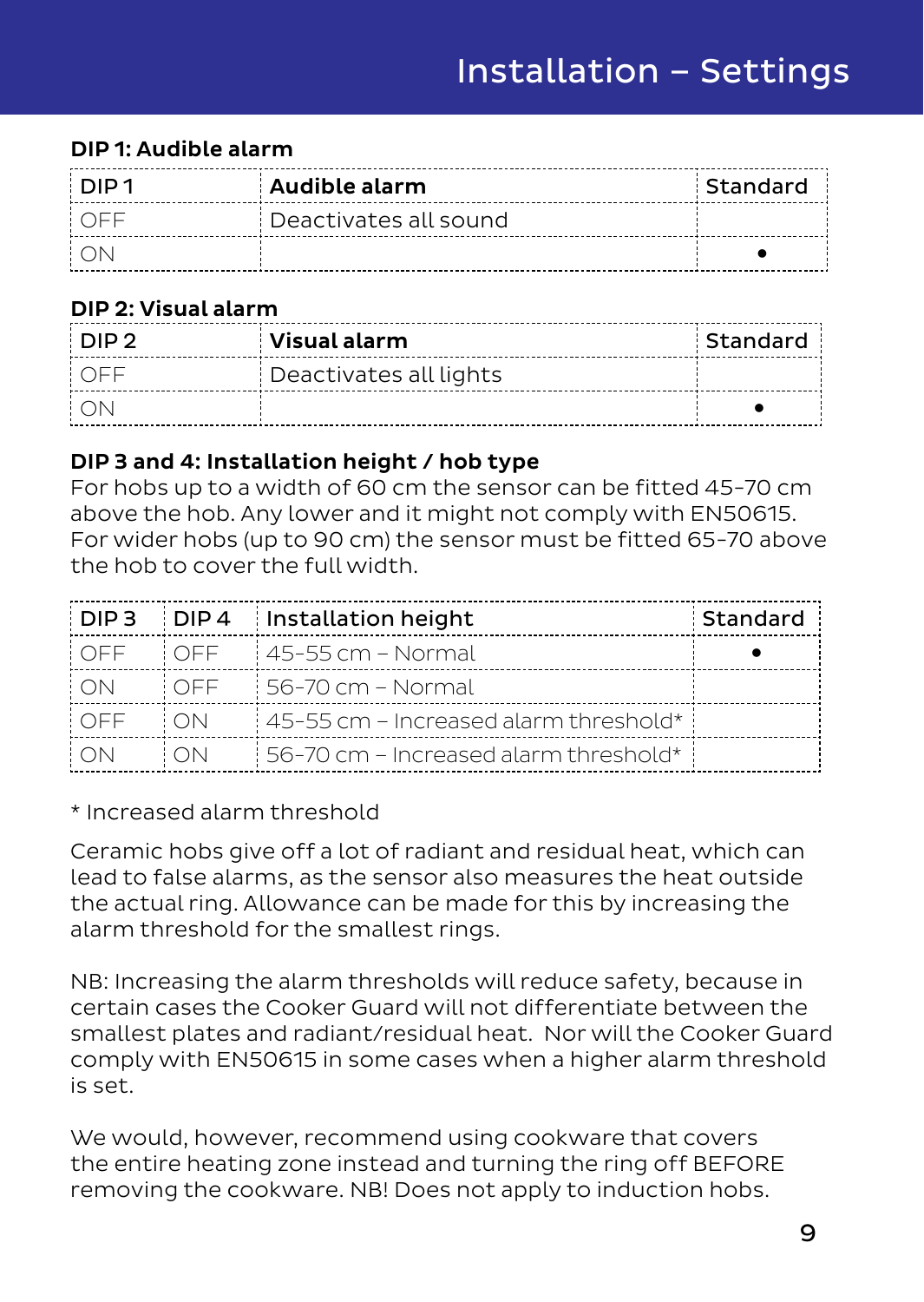#### DIP 5, 6 and 7: Timer function

The countdown starts when the cooker is turned on. When 5 minutes of the set time are left, the Cooker Guard beeps once every 15 seconds for 5 minutes. Pressing the control button restarts the countdown.

|       |       |       | DIP 5 DIP 6 DIP 7 Minutes (extended) | Standard |
|-------|-------|-------|--------------------------------------|----------|
| : ON  | † OFF | OFF.  | 15(2h)                               |          |
| i ON  | † ON  | OFF   | 30(2h)                               |          |
| : ON  | : ON  | : ON  | 45(2h)                               |          |
| : OFF | ON    | : ON  | (60(2h)                              |          |
| : OFF | OFF   | ON    | 190(2h)                              |          |
| i OFF | : ON  | i OFF | 120(12 h)                            |          |
| : ON  | : OFF | : ON  | 360 (12 h)                           |          |
| : OFF | OFF   | OFF   | ∶nff                                 |          |

#### DIP 8: Autoconnect

NB: In order for this function to work, DIP 9 must be ON. Fifteen minutes after turning the cooker off, the Cooker Guard will automatically be reset and turn the power back on. On a cooker with rotary switches, all the rings and oven must be turned off before the Cooker Guard will reset itself automatically.

If this function is not activated or to reset the Cooker Guard manually, press the control button on the sensor (or external switch panel, optional extra).

| ∶ DID 8 | Autoconnect     | : Standard |
|---------|-----------------|------------|
| ∶∩⊏⊏    | Autoconnect off |            |
|         |                 |            |

#### DIP 9: Current measurement

When current measurement is ON, the Cooker Guard will only give an alarm when the cooker is in use. This includes all types of alarm signal, including low battery.

NB! We recommend that you do not turn off current measurement, as this will reduce battery life considerably.

| ∶DIP 9 | <b>Current measurement</b> | : Standard |
|--------|----------------------------|------------|
| ∶∩⊏⊏   | : Current measurement off  |            |
|        |                            |            |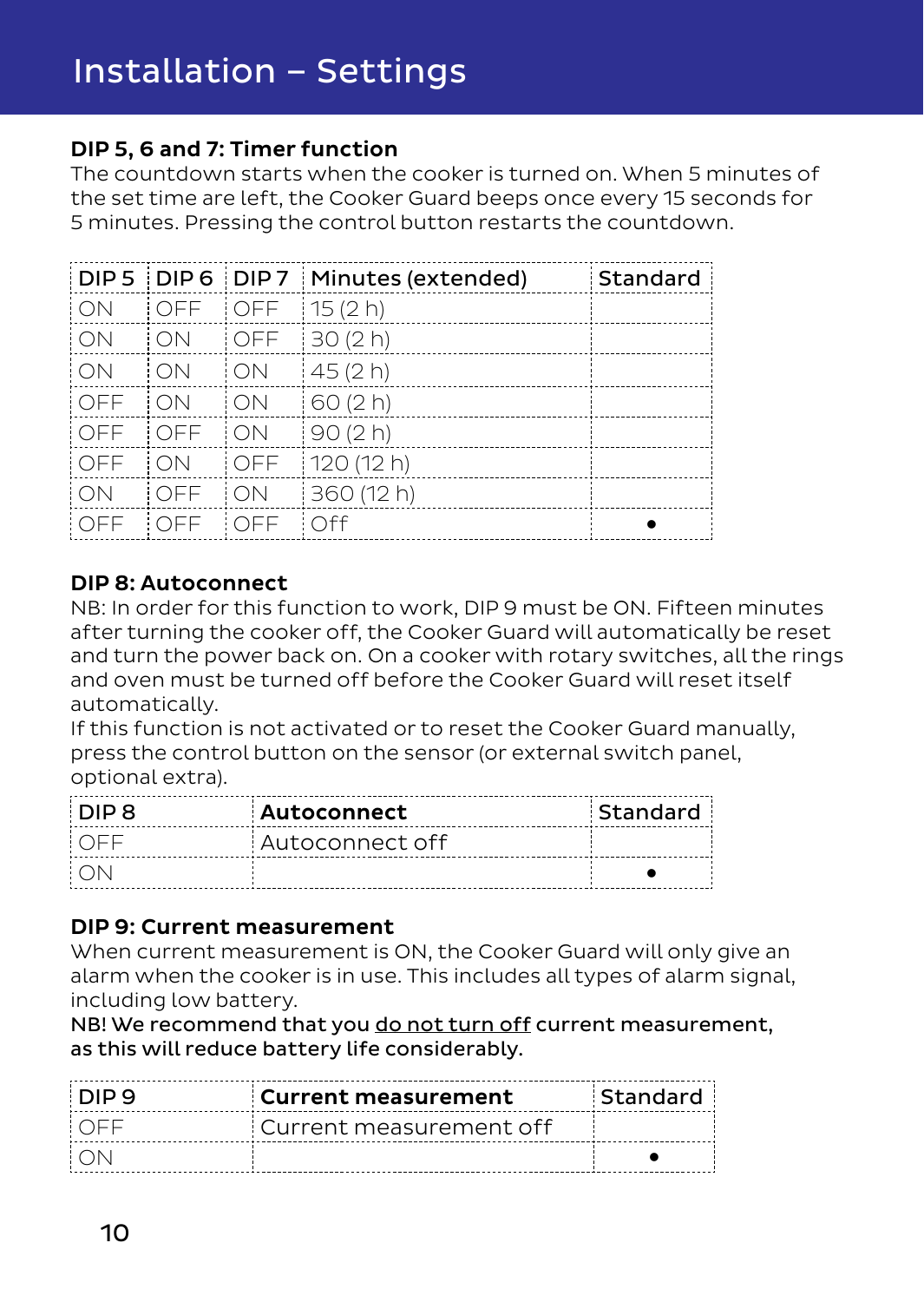## Installation – Calibration and function test

#### Calibrating electricity consumption

If the yellow LED on the SOCKET comes on continuously when the hob is OFF

NB! May only be carried out by an authorised electrician.

and does not disappear when the control button on the sensor is pressed, the cooker's standby current is higher than the Cooker Guard's preprogrammed standby level.

In this case the level can be recalibrated to actual electricity consumption by:

- 1. Holding the SOCKET's control button in until the red and green LEDs flash – then release the button within two seconds.
- 2. The green LED flashes three times to acknowledge the change.

NB: We strongly recommend measuring the hob's electricity consumption in standby BEFORE doing this calibration. High electricity consumption could be caused by a fault in the hob. Incorrect calibration in the case of high electricity consumption can result in the Cooker Guard never starting or not working as intended.

#### Function test

There are two different function tests:  $1 = On/O$  ff test.  $2 = Current$  test.

To activate the function test:

- 1. Remove the SENSOR cover and set DIP switch 0 to ON
- 2. Put the cover back on temporarily to stop the batteries falling out.

To change between the two function tests, hold the control button on the SENSOR in for five seconds.

The sensor acknowledges with one or two beeps to indicate the test type.

| 1 beeps                                                                                    | On/Off test | 2 beeps                                                                                                                                                          | <b>Current test</b>                                                                                               |
|--------------------------------------------------------------------------------------------|-------------|------------------------------------------------------------------------------------------------------------------------------------------------------------------|-------------------------------------------------------------------------------------------------------------------|
| The sensor acts as an<br>ON/OFF switch.                                                    |             | Indicates electricity consumption for<br>the hob.                                                                                                                |                                                                                                                   |
| Pressing the control button<br>switches between turning the<br>power to the cooker ON/OFF. |             | Following activation turn the hob on ON.<br>A few seconds later the red LED on the<br>SENSOR should come on continuously<br>and the green and yellow LEDs on the |                                                                                                                   |
| The light on the SENSOR comes<br>on when the cooker socket is on                           |             |                                                                                                                                                                  | SOCKET should light up.                                                                                           |
| (sending power to the cooker).                                                             |             |                                                                                                                                                                  | Now turn the hob off. The red LED on<br>the SENSOR goes out and only the<br>GREEN LED on the SOCKET should be on. |